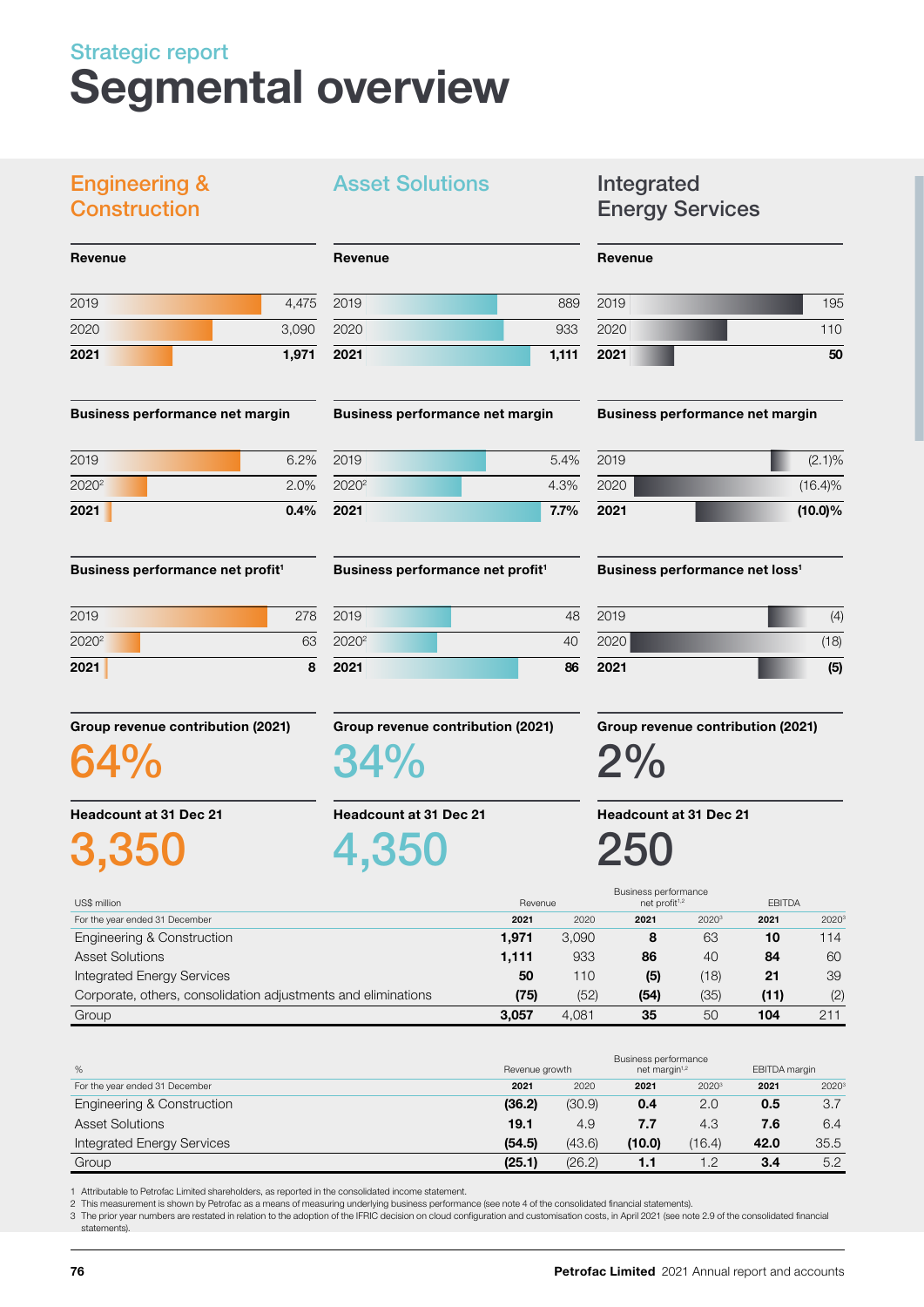

E&C Chief Operating Officer

# Engineering & **Construction**

The Engineering & Construction (E&C) division delivers onshore and offshore engineering, procurement, construction, installation and commissioning services. Lump-sum turnkey is the predominant commercial model used, but we also offer our clients the flexibility of other models. The division has a 40-year track record in designing and building major oil, gas, refining, petrochemicals and new energies projects.

#### Operational performance

E&C continued to demonstrate its ability to deliver for clients across the portfolio despite the challenges presented by the COVID-19 pandemic. Operational performance was impacted by stringent health protocols, travel restrictions, and supply chain disruption, resulting in a reduction in productivity and extensions to project schedules. The emergence of the Omicron variant caused further disruption in Q4 and extended the expected period through which such challenges will need to be navigated.

Force majeure claims in our contracts allow for extensions of time in response to US\$29 million to net profit in the year. Elie Lahoud the disruption, but clients have generally adopted more inflexible commercial positions in relation to the recovery of incremental costs, which has had a material impact on profit margins. We experienced some improvements in the second half of the year, with several clients agreeing variation orders that provide partial compensation for the additional costs.

> Despite the challenging environment, we have continued to deliver to a high standard for our clients, minimising delays and disruption, and good progress was made on all projects in 2021. Notably, our LPG project for OQ was commissioned in Salalah, Oman. The Yibal Khuff Project, delivered for Petroleum Development Oman, was officially inaugurated in December 2021. We also completed the successful integration of Kuwait Oil Company's new Crude Oil Control Centre at the Lower Fars heavy oil development project.

> In our offshore wind portfolio, both substation jackets were successfully installed for HZK Alpha and Beta and the first of two topside High Voltage Alternating Current (HVAC) units was installed in December. On the Seagreen offshore wind project, we reached a major milestone with the successful installation of the offshore substation jacket, also in December and ahead of schedule.

> Our delivery of the Ghazeer project was recognised at the 2021 Construction Week Oman Awards, securing the 'Commercial Project of the Year' title, having been safely delivered ahead of schedule and exceeding a demanding in-country-value target.

#### Financial performance

Revenue for the year decreased 36% to US\$2.0 billion (2020: US\$3.1 billion), driven by a decline in project activity and COVID-19 related project delays. Business performance net profit decreased to US\$8 million (2020 restated<sup>1</sup>: US\$63 million), with net profit margin declining 1.6ppts to 0.4% (2020 restated<sup>1</sup>: 2.0%) due to cost increases related to continued COVID-19 related disruption and the recognition of full life losses on a small number of contracts. This was partly mitigated by management actions to reduce costs and by tax provision releases. The latter contributed

#### Backlog at 31 Dec 21 by country



#### Backlog at 31 Dec 21 by market



<sup>1</sup> The prior year numbers are restated in relation to the adoption of the IFRIC decision on cloud configuration and customisation costs, in April 2021 (see note 2.9 of the consolidated financial statements).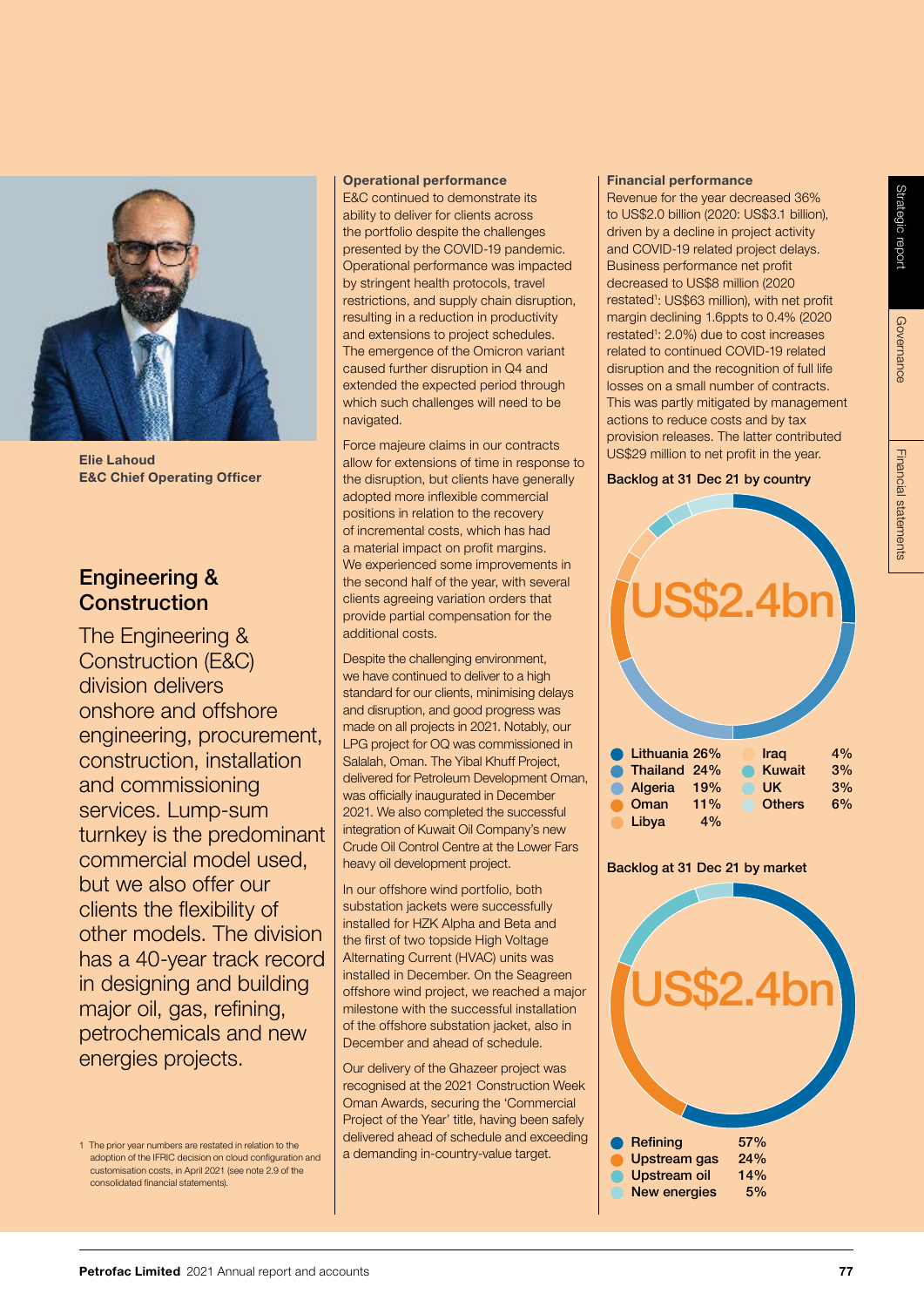# Strategic report Seamental overview continued

#### Engineering & Construction – Key project progress

Value of Work Done (VOWD) at 31 December 20211

Key Project status, % completion, December 2021



1 Excludes projects that are >95% complete.

#### New orders

The contraction in capital spending by clients, initially triggered by the decline in oil prices and the COVID-19 pandemic in 2020, continued into 2021 in our addressable markets. As a result, new order intake in the year was US\$1.2 billion (2020: US\$0.7 billion), comprising EPC contracts in Oman, Libya and Lithuania and other net variation orders.

#### Marmul Gas Compression project, **Oman**

In February 2021, E&C secured a c.US\$100 million EPC contract with Petroleum Development Oman (PDO), along with a c.US\$200 million project delivery contract for the Asset Solutions division. This new facility will eliminate permanent flaring and manage associated gas production from the Marmul development.

#### Erawin Field Development Project, Libya

In September 2021, we secured a contract valued at over US\$100 million with Zallaf Libya Oil & Gas Exploration and Production Company, to deliver their Erawin Field Development Project Phase 1 Early Production Facilities. Libya holds some of the largest oil and gas reserves in Africa and this contract represents an attractive entry point to position the Group for a large potential pipeline of opportunities.

#### Mažeikiai Refinery upgrade and expansion project, Lithuania

In October 2021, we were awarded an EPC contract by PC ORLEN Lietuva, valued at around EUR550 million (approx US\$640 million), to support a comprehensive modernisation, environmental upgrade and expansion programme at its Mažeikiai Refinery in North-West Lithuania. This project is designed to meet the requirements for cleaner fuels and improve the operational and carbon efficiency of the plant. Project completion is planned for the end of 2024.

#### Strategic partnership with Gazprom

In October 2021, we signed a strategic partnership with Gazprom through Gazprom's INTI - Russian Institute Oil/ Gas Technology Initiatives to export and promote the ambition, quality, and standards of the Russian energy industry domestically and internationally.

However, in light of the current geopolitical situation in Russia, the Group has decided to remove opportunities in this market from the bidding pipeline.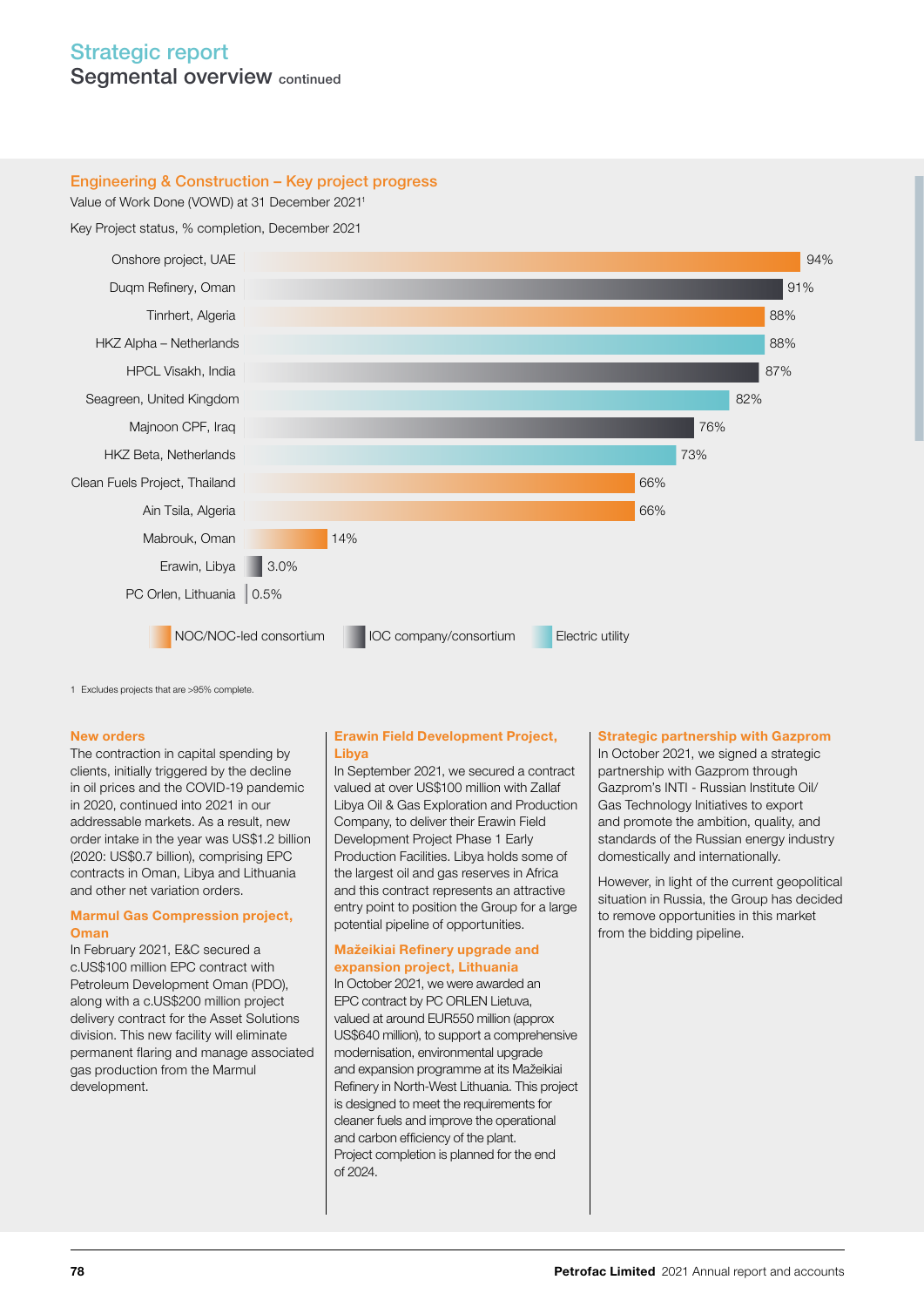

Nick Shorten Asset Solutions Chief Operating Officer

# Asset Solutions

The Asset Solutions (AS) division (previously known as Engineering & Production Services) provides services across the full life cycle of energy infrastructure. It manages and maintains client operations, both onshore and offshore, delivers small to medium scale brownfield EPC projects and provides concept, feasibility and frontend engineering design (FEED) services. The division is also home to marketleading well engineering, decommissioning and training capabilities. The majority of AS services are executed on a reimbursable basis.

1 The prior year numbers are restated in relation to the adoption of the IFRIC decision on cloud configuration and customisation costs, in April 2021 (see note 2.9 of the consolidated financial statements).

#### Operational performance

Operational performance for Asset Solutions in 2021 was strong, with growth across each of its service lines (Asset Operations, Asset Development, and Wells and Decommissioning). Engineering, procurement and construction activity on Asset Developments project portfolio progressed well, overcoming challenges presented by the COVID-19 pandemic, with a notable increase in activity levels on several projects in the MENA region. Activity in Asset Operations increased, particularly in the UK, due to healthy order intake and the recovery from fewer people working offshore in 2020 as a result of the pandemic. In the US, our subsidiary W&W, which provides field maintenance and production services in the Permian basin, recovered quickly from the downturn, delivering results in Q4 above its prepandemic levels.

The volume of work in new energies sectors, including carbon capture and storage, hydrogen, waste-to-value and offshore wind increased markedly from 2020, with Asset Solutions executing 16 contracts, predominantly Pre-FEED and FEED studies, up from two contracts in 2020. We invested in capability, expanding the business development team and range of subject matter experts, positioning this business segment for continued momentum into 2022 and beyond.

#### Financial performance

Growth in both revenue and margins delivered a strong financial performance in Asset Solutions. Revenue for the year increased 19% to US\$1.1 billion (2020: US\$0.9 billion). Business performance net profit increased 115% to US\$86 million (2020 restated<sup>1</sup>: US\$40 million), with business performance net profit margin increasing 3.4ppts to 7.7% (2020 restated1 : 4.3%) reflecting higher revenues, a lower overhead ratio, higher contract margins on certain projects, higher income from associates and tax provision releases. The underlying business performance net profit margin, excluding tax provision releases, was 5.5%, a 1.2ppts increase on prior year.

#### New orders

Asset Solutions had another strong year of order intake, securing US\$1.0 billion of awards and extensions in the year (2020: US\$0.9 billion), representing a book-to-bill of 0.9x.

Key awards included:

- In Asset Developments (previously named 'Projects'), we secured a number of EPC contracts for upstream oil and gas facilities in Oman, Bahrain, Malaysia and Algeria. Many of these awards are evidence of the synergistic potential of an improved 'one Petrofac' approach, leveraging E&C's strong relationships in Oman and Algeria, and our front-end engineering capability through RNZ in Malaysia. Continued geographic expansion through growth in small to medium size projects is a core part of our strategy and is an area where we see growth as operators allocate capital to existing assets to protect asset integrity, enhance production and extend asset life.
- In Asset Operations (previously named 'Operations'), we extended our contract

Backlog at 31 Dec 21 by country



# Asset operations 47% Asset development 40% Wells & Decommissioning 13%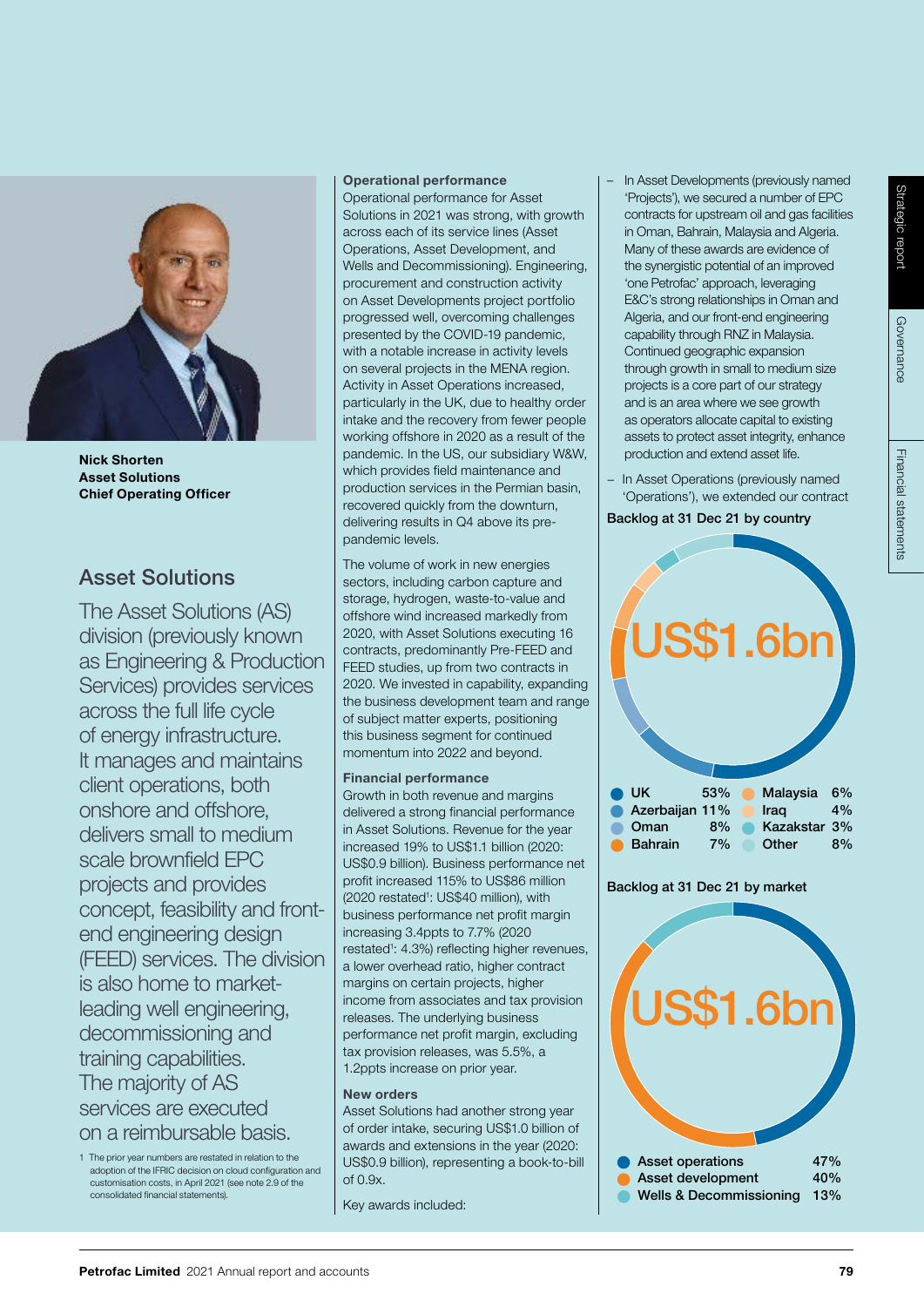to operate the Iraq Crude Oil Export Expansion Project (ICOEEP), as well as securing a number of new awards and extensions with clients, such as Shell, AOC, NEO, and Ithaca in the UK North Sea, maintaining our exceptional track record of contract renewals

In Wells, we announced a number of well management and well operator support contracts in the UK North Sea, including with Dana Petroleum and NEO to support ongoing drilling operations. Internationally we have also been successful in MENA and Asia Pacific

Good progress was made in New Energies with a significant increase in awards in 2021, including:

- − Carbon Capture: several contracts for the Acorn project in the UK, supporting the lead developer as their technical delivery partner, including the pre-FEED for the first large-scale Direct Air Capture Facility in Europe. Awards also included a FEED contract for a  $CO<sub>2</sub>$  capture facility at a combined heat and power plant in Sweden, for Stockholm Exergi, which will be the largest Bio Energy Carbon Capture and Storage (Bio-CCS) plant anywhere in Europe (see page 27)
- Hydrogen: expansion of engineering scope on Arrowsmith in Australia, which has the potential to be a large-scale green hydrogen project (see page 26); pre-FEED and FEED contracts for green hydrogen project developments to support the decarbonisation of clients in the food and beverage sector, displacing their use of natural gas for process heat and enabling hydrogen fuelled trucking
- Waste-to-value: a number of pre-FEED and FEED contracts for projects ranging from tyre waste-to-fuel plants to sewage-to-sustainable aviation fuel
- Offshore wind: engineering studies for several offshore wind developments

In addition to the new contracts secured, we entered into a number of strategic alliances with leading technology providers. These included:

− Protium (hydrogen): Strategic partnership to leverage Protium's leading green hydrogen expertise in the UK with Petrofac's world-class engineering and EPC capabilities

# − CO2Capsol (carbon capture):

- Preferred engineering and EPC partner for CO<sub>2</sub>Capsol's hot potassium carbonate carbon capture technology. We are currently working together on the Stockholm Exergi Bio-CCS project
- Storegga (carbon capture): Technical Delivery Alliance partner to support Storegga in developing future carbon capture, utilisation and storage projects globally, leveraging our combined experience and learnings from the Acorn project in the UK through PMC, owner's engineer, engineering and operations support services

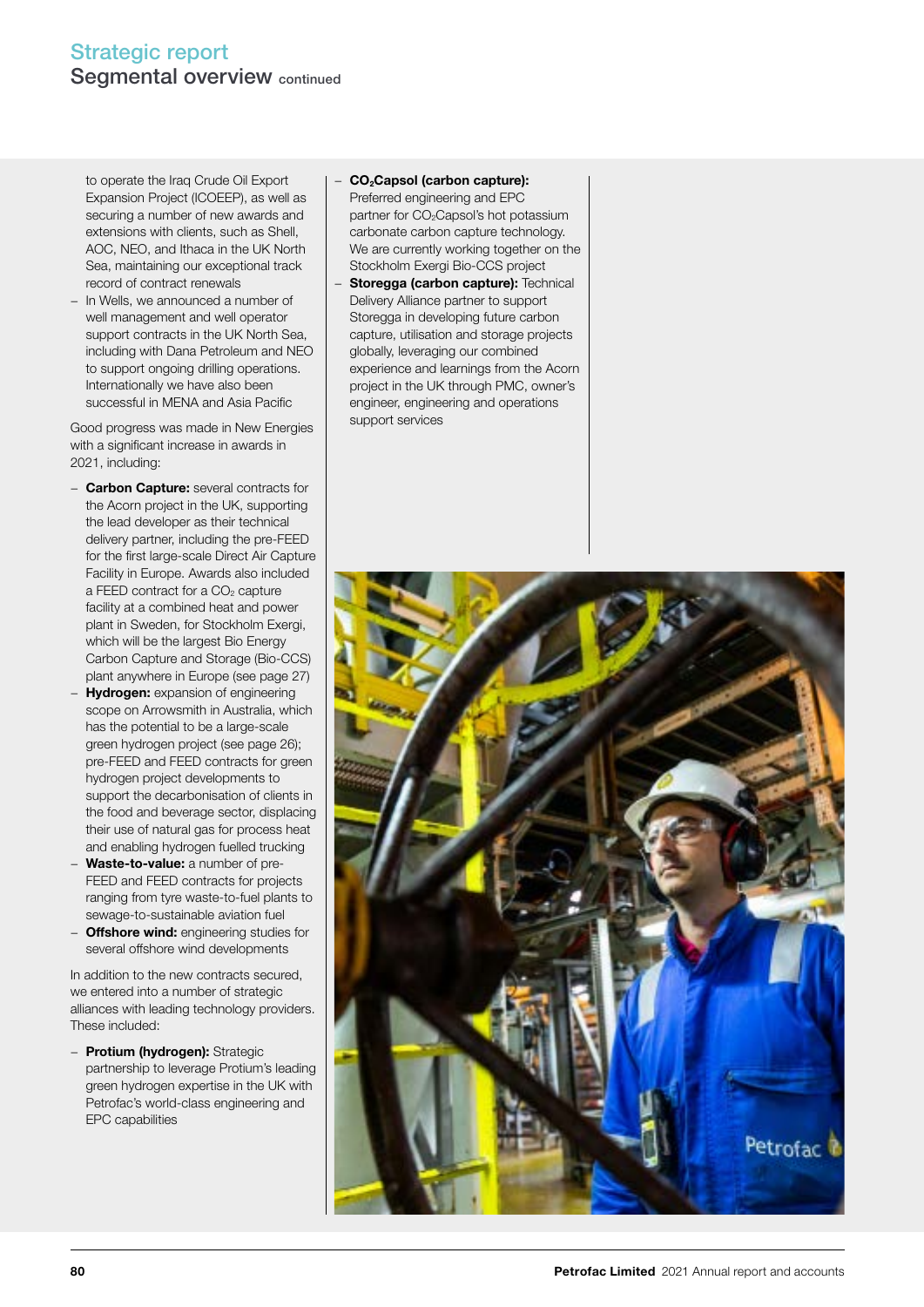# Integrated Energy **Services**

Integrated Energy Services (IES) is Petrofac's upstream oil and gas business, providing an integrated service for clients under flexible commercial models that are aligned with their requirements.

Following the completion of the sale of our 51% interest in our Mexico operations in November 2020, our interest in the Production Sharing Contract (PSC) for Block PM304 in Malaysia's offshore Cendor field is our sole remaining material IES asset.

#### Operational performance

On a like-for-like basis, excluding production from the divested Mexico assets in 2020, net production for the year decreased by 35% to 640 thousand barrels of oil equivalent (kboe) in 2021 (2020 PM304: 990 kboe).

Production in the main Cendor field was approximately 60% lower than the prior year (c.0.9 kboed) due to an unplanned outage that occurred in December 2020. The issue is expected to be resolved in the second half of 2022, returning production in this field close to previous levels.

The East Cendor development topsides were installed and development drilling commenced in Q2 2021, with six production wells and two water injectors being drilled on schedule and under budget. Production commenced in June 2021, rising to a peak production of 1.6 kboed by the end of December, with all wells flowing naturally and responding well to water injection.

As a result of the production from East Cendor, the exit rate net production was 2.9 kboe/d compared with an average of 1.8 kboe/d for the full year. The average realised oil price increased by 92% to US\$75/boe in 2021 (2020: US\$39/boe).

IES has placed a strong emphasis on reducing the carbon intensity of its production and made significant progress in 2021. In November, a workover was performed on a well to shut off some of the gas producing reservoir zones. This achieved the desired effect of reducing the amount of gas flared by approximately 5mmscf per day (gross).

#### Financial performance

Revenue for the year decreased 55% to US\$50 million (2020: US\$110 million), reflecting the disposal of our Mexico operations in the second half of 2020 and the unplanned outage in the main PM304 Cendor field, partly offset by production from the East Cendor development. Likefor-like revenue, excluding the divested Mexico assets, increased by 19%, with the increase in oil price more than offsetting lower production in PM304.

EBITDA declined 46% to US\$21 million (2020: US39 million), principally reflecting the divestment of the Mexico assets. On a like-for-like basis, EBITDA increased by 40%.

IES generated a business performance net loss of US\$5 million (2020: US\$18 million; US\$14 million loss on a like-for-like basis), with lower interest and depreciation partially offset by lower EBITDA and lower tax credits.

#### Impairment of PM304

The PSC for Block PM304 in Malaysia expires in 2026, and we are currently in technical and commercial discussions with Petronas and the joint venture partners in respect of an extension.

However, based on developments in the current year and the associated uncertainty in respect of securing that extension, management feels it is no longer appropriate to assume that it will be secured when assessing the carrying value of the asset at the yearend. Consequently, management has concluded that an impairment charge of US\$15 million should be recognised, reducing the carrying value of the asset. Furthermore, given the significant impact this assumption has on the recoverability of the associated deferred tax asset (DTA), management has also written off the full amount of the DTA balance brought forward at 1 January 2021, of \$43 million.

As a result of the impairment, the net book value carrying amount of Block PM304 as of 31 December 2021 is US\$99 million.

#### Net PM304 production (kboe/d)

| 2020 |                | 2.6 |
|------|----------------|-----|
| 2021 |                | 1 R |
|      | 2021 exit rate | っぺ  |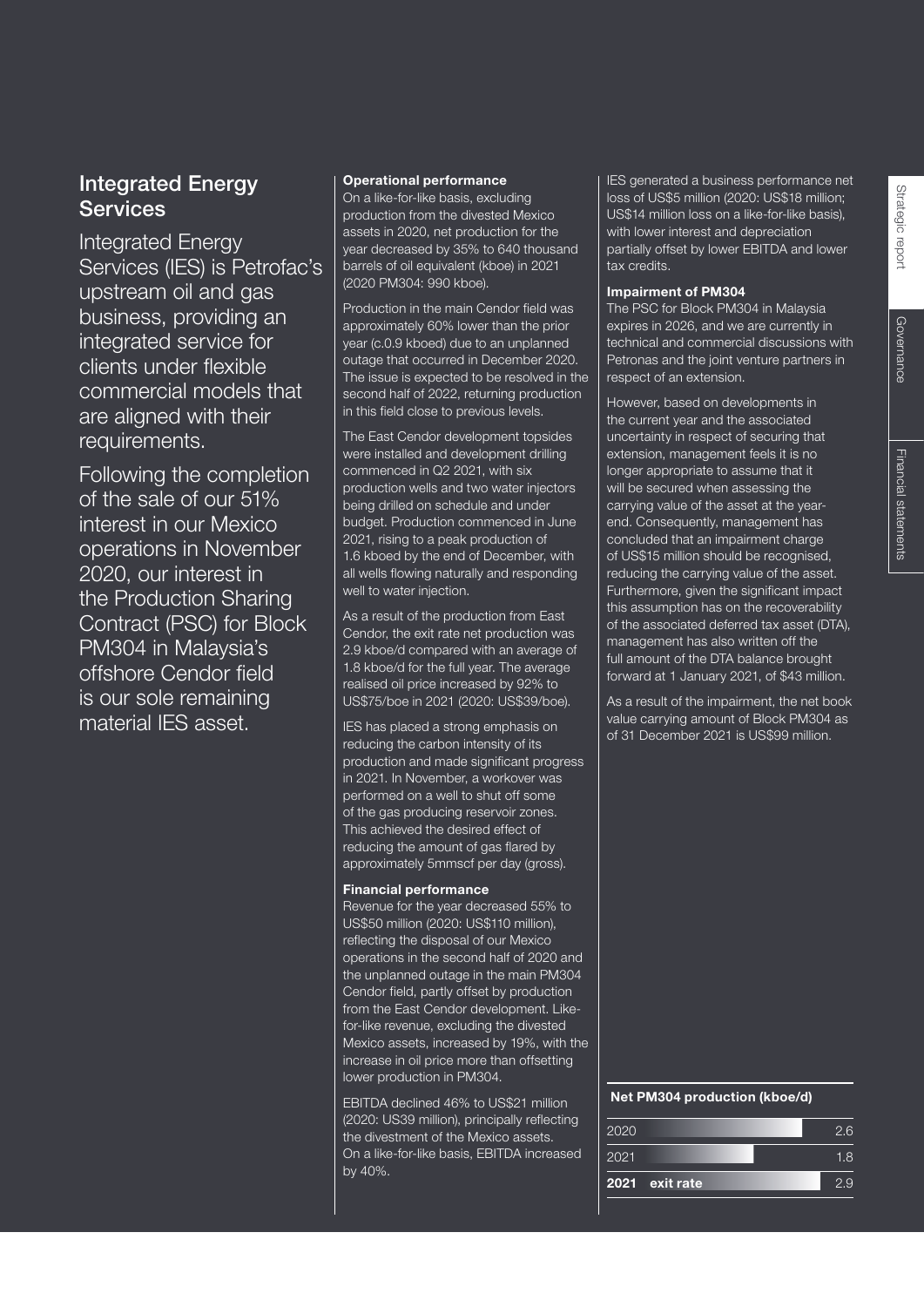# Financial review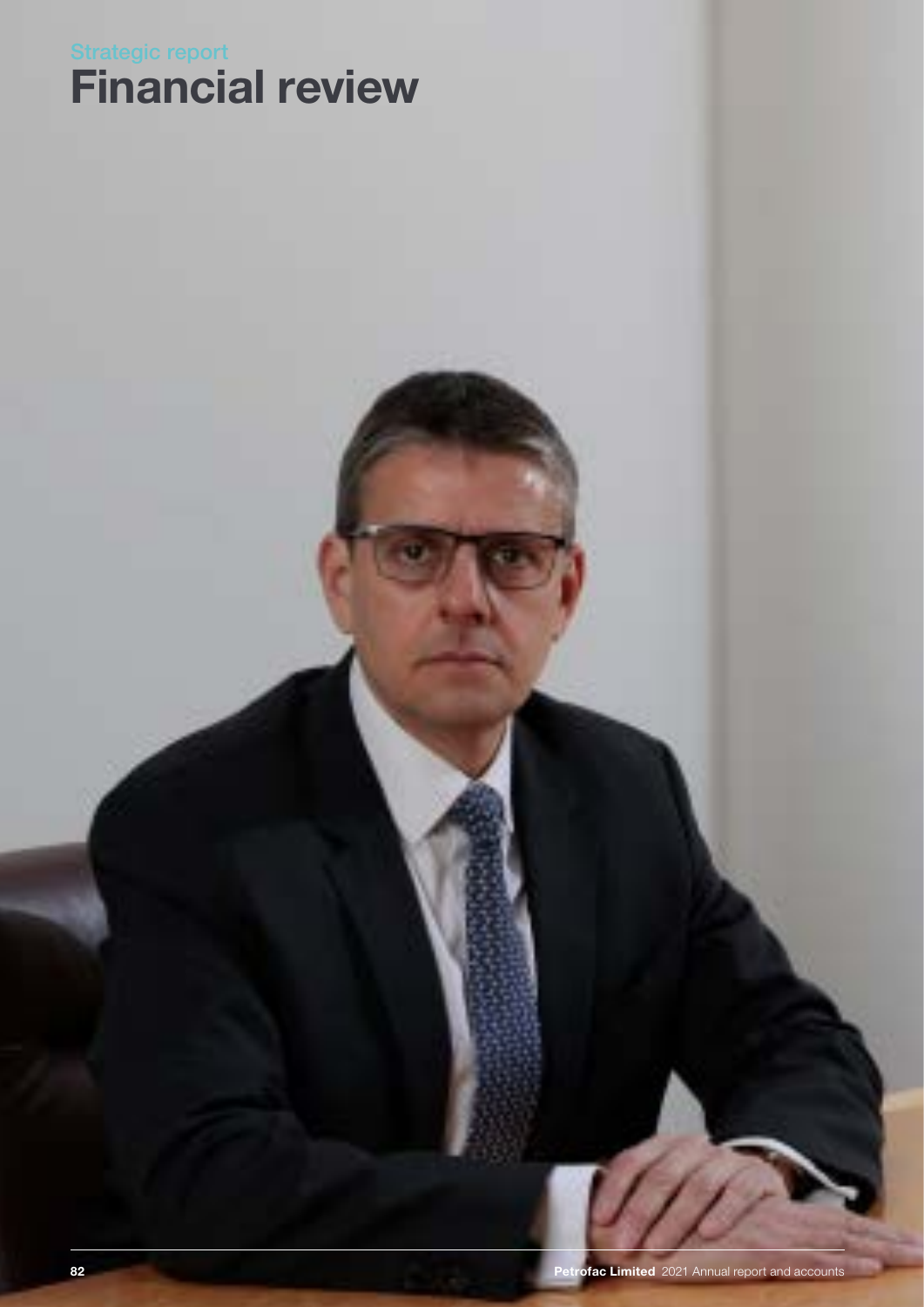$GG$ Successful capital raise and debt refinancing for long term capital structure"

#### Afonso Reis e Sousa Chief Financial Officer

The Group's financial performance in 2021 reflected lower activity levels and challenging market conditions for Engineering & Construction (E&C), caused by continued COVID-19 related disruption and delays to tender awards, partly offset by strong performance in Asset Solutions (previously known as Engineering & Production Services). Overall, revenue and profitability declined, while the impact on net margins was mitigated by management actions to reduce costs and the impact of tax provision releases,

following successful tax audits and assessments resolved during the year.

In November 2021, we successfully concluded a comprehensive refinancing and capital raise to create a long term capital structure. This included an equity raise of US\$275 million<sup>4</sup>, US\$600 million of senior secured notes due in 2026 and a new US\$180 million two-year revolving credit facility. An existing US\$90 million bilateral term loan was also repaid and replaced with a new US\$50 million term loan, maturing in October 2023.

|                                |                                                      | Year ended 31 December 2021                      |                         |                                                      | Year ended 31 December 2020 (restated) <sup>3</sup> |                  |
|--------------------------------|------------------------------------------------------|--------------------------------------------------|-------------------------|------------------------------------------------------|-----------------------------------------------------|------------------|
|                                | <b>Business</b><br>performance <sup>2</sup><br>US\$m | <b>Separately</b><br>disclosed<br>items<br>US\$m | <b>Reported</b><br>US\$ | <b>Business</b><br>performance <sup>2</sup><br>US\$m | Separately<br>disclosed<br>items<br>US\$m           | Reported<br>US\$ |
| Revenue                        | 3.057                                                |                                                  | 3.057                   | 4.081                                                |                                                     | 4,081            |
| <b>EBITDA</b>                  | 104                                                  | n/a                                              | n/a                     | 211                                                  | n/a                                                 | n/a              |
| Net profit/(loss) <sup>1</sup> | 35                                                   | (230)                                            | (195)                   | 50                                                   | (242)                                               | 192)             |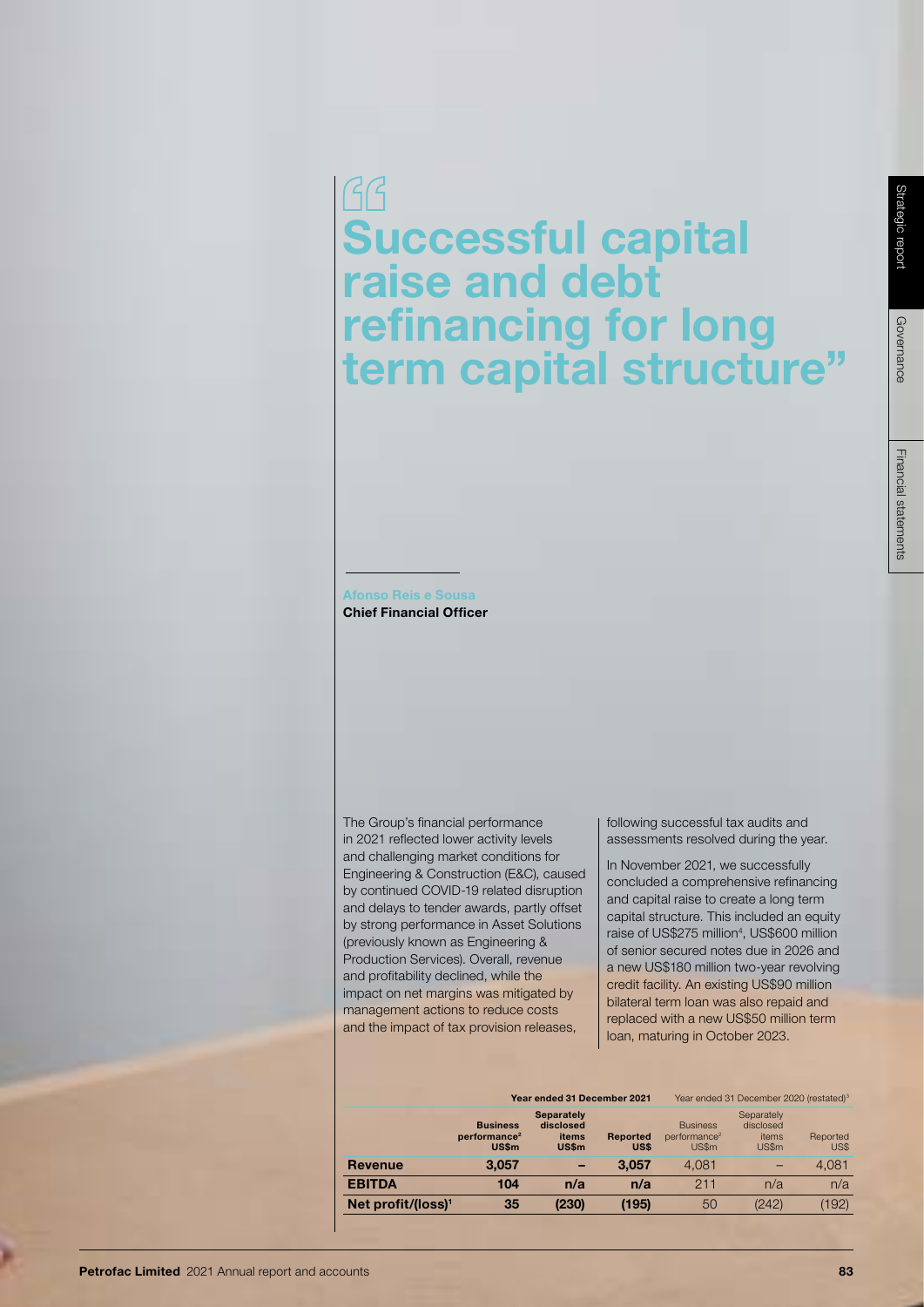# Strategic report Financial review continued

#### Revenue

Group revenue decreased 25% to US\$3.1 billion (2020: US\$4.1 billion). This was principally due to a decline in revenue in the E&C operating segment, which decreased 36%, driven by a decline in backlog and COVID-19 related project delays. Revenue in Asset Solutions increased by 19% with growth across all of its service lines (Asset Operations, Asset Development and Wells). Revenue in the Integrated Energy Services (IES) operating segment decreased 55%, primarily reflecting prior year asset sales in Mexico. On a like-for-like basis, revenue in IES increased by 19% with higher realised oil prices partially offset by lower production in PM304 due to the outage in the main Cendor field.

The Group generated revenue from a broad range of geographic markets in 2021, with UK, Algeria, Thailand and Oman generating 65% of Group revenue (2020: top four markets – Oman, Thailand, Algeria and UK generated 60% of revenue).

#### Earnings Before Interest, Tax, Depreciation and Amortisation (EBITDA)2

Business performance EBITDA decreased 51% to US\$104 million (2020: US\$211 million), reflecting lower revenue and margins. The decline in E&C margins was driven by cost increases due to continued COVID-19 related disruption, the relative maturity of the current project portfolio and the recognition of losses on a small number of contracts. Higher margins in Asset Solutions were due to a lower overhead ratio, higher contract margins on certain projects and higher net profit from associates. The decline in IES margins principally reflects the divestment of the Mexico assets in the prior year. Consequently, Group EBITDA margin declined to 3.4% (2020 restated<sup>3</sup>: 5.2%).

Income statement **Revenue by geography: 2021** 



UK, Algeria, Thailand and Oman were the top four markets in 2021."

| Year ended<br>31 December 2021              | Engineering &<br>Construction<br>US\$m | Asset<br><b>Solutions</b><br><b>US\$m</b> | Integrated<br>Energy<br><b>Services</b><br>US\$ | Corporate &<br>US\$m           | Consolidation<br>adiustments<br>others & eliminations<br>US\$m | <b>Business</b><br>performance <sup>2</sup><br>US\$m |
|---------------------------------------------|----------------------------------------|-------------------------------------------|-------------------------------------------------|--------------------------------|----------------------------------------------------------------|------------------------------------------------------|
| <b>Total revenue</b>                        | 1,971                                  | 1,111                                     | 50                                              |                                | (75)                                                           | 3,057                                                |
| <b>EBITDA</b>                               | 10                                     | 84                                        | 21                                              | (11)                           |                                                                | 104                                                  |
| <b>EBITDA</b> margin                        | 0.5%                                   | 7.6%                                      | 42.0%                                           | n/a                            | n/a                                                            | 3.4%                                                 |
| Year ended<br>31 December 2020 <sup>3</sup> | Engineering &<br>Construction<br>US\$m | Asset<br>Solutions<br>US\$m               | Integrated<br>Energy<br>Services<br>US\$        | Corporate &<br>others<br>US\$m | Consolidation<br>adjustments<br>& eliminations<br>US\$m        | <b>Business</b><br>performance <sup>2</sup><br>US\$m |
| <b>Total revenue</b>                        | 3,090                                  | 933                                       | 110                                             |                                | (52)                                                           | 4,081                                                |
| <b>EBITDA</b>                               | 114                                    | 60                                        | 39                                              | '2)                            |                                                                | 211                                                  |

EBITDA margin 3.7% 6.4% 35.5% n/a n/a 5.2%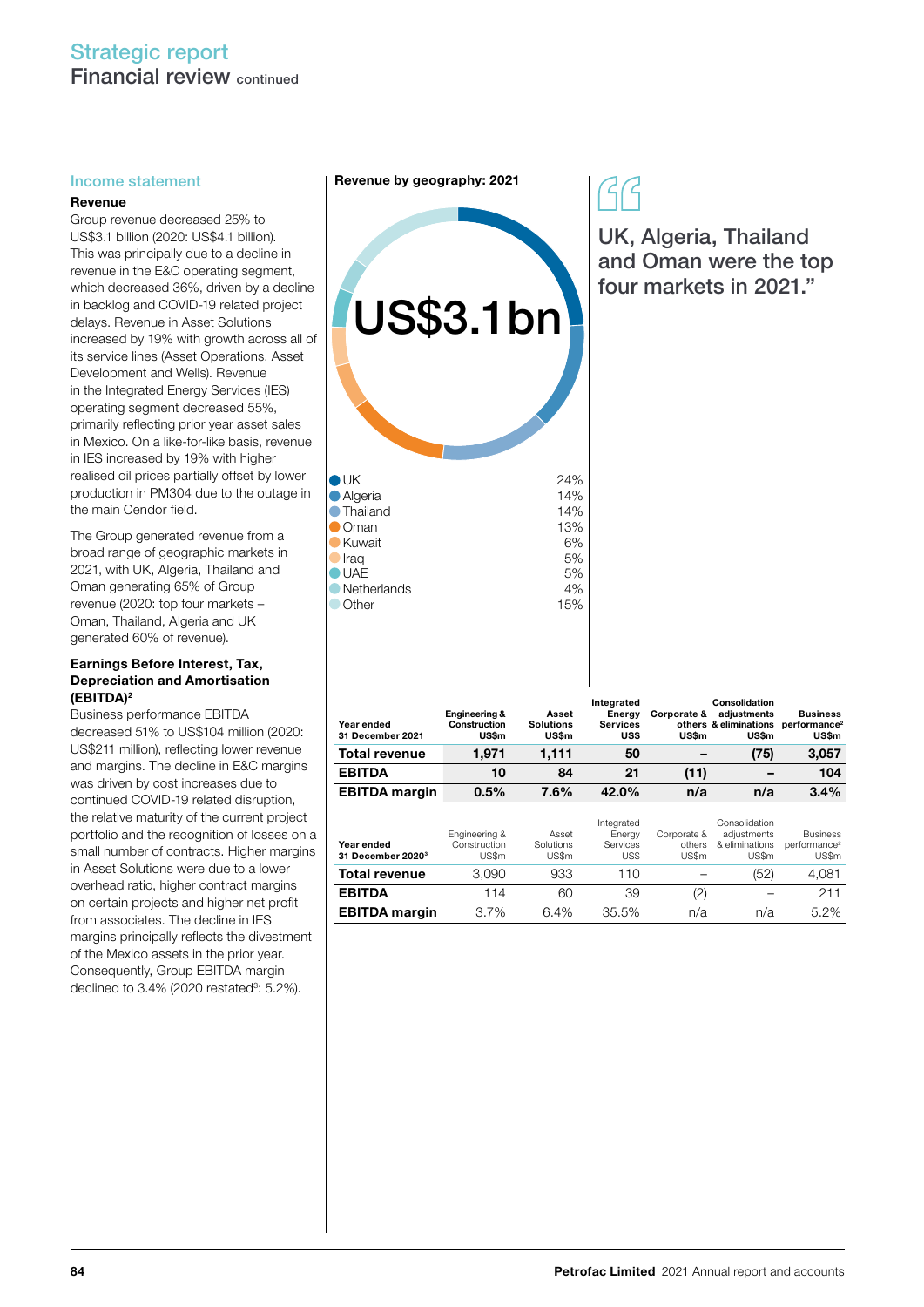Governance

Governance

## Depreciation and amortisation

The depreciation and amortisation decreased to US\$68 million (2020 restated<sup>3</sup>: US\$123 million), principally due to a oneoff US\$34 million impairment charge in IES in the prior year (recorded within amortisation), predominantly in relation to the disposal of our Mexico operations. On a like-for-like basis, excluding the impairment recognised in the prior year, depreciation and amortisation reduced by 23%.

|                                   | 2021<br><b>US\$m</b> | 2020<br>$(restated)^3$<br>US\$m |
|-----------------------------------|----------------------|---------------------------------|
| Engineering & Construction        | 24                   | 35                              |
| <b>Asset Solutions</b>            | 10                   | 10                              |
| <b>Integrated Energy Services</b> | 27                   | 69                              |
| Corporate                         | 7                    | 9                               |
| <b>Total</b>                      | 68                   | 123                             |

## Finance income/(expense)

Finance income decreased to US\$6 million (2020: US\$9 million) due to lower bank interest and lower unwinding of discount on receivables. Business performance finance expense increased to US\$44 million (2020: US\$37 million), largely reflecting higher amortisation of debt acquisition costs following the refinancing processes completed in April and November 2021. Finance expense on Group borrowings marginally increased with a higher interest expense following the November refinancing offsetting lower average interest rates prior to the refinancing, which benefited from the relatively low cost of the £300 million COVID Corporate Finance Facility that was in place between 1 February and 30 November 2021.

| <b>Finance income</b>                   | 2021<br><b>US\$m</b> | 2020<br>US\$m |
|-----------------------------------------|----------------------|---------------|
| <b>Bank interest</b>                    | 1                    | З             |
| Unwinding of discount on receivables    | 5                    | 6             |
| Total finance income                    | 6                    | 9             |
|                                         |                      |               |
| <b>Finance expenses</b>                 | 2021<br>US\$m        | 2020<br>US\$m |
| Group borrowings (including             |                      |               |
| amortisation of debt acquisition costs) | (36)                 | (27)          |
| Lease liabilities                       | (7)                  | (9)           |
| Other                                   | (1)                  | (1)           |
| <b>Total business performance</b>       |                      |               |
| finance expense                         | 144                  | 37            |

## Taxation

The Group benefited from a business performance income tax credit for the year of US\$40 million (2020: US\$19 million expense), principally reflecting successful tax audits and assessments resolved during the year resulting in the release of of US\$57 million of tax provisions, as well as the change in mix of profits in the jurisdictions in which the profits are earned.

Reported income tax expense was US\$3 million (2020: US\$18 million) due to the write-down of a US\$43 million deferred tax asset in Malaysia as part of the impairment of the PM304 asset (see 'Separately disclosed items').

## Separately disclosed items

During the year, the Group incurred US\$230 million (2020: US\$242 million) of separately disclosed items.

These predominantly related to:

- US\$106 million penalty imposed by the UK courts in connection with the conclusion of the SFO investigation
- US\$10 million of legal and other costs associated with the SFO resolution
- US\$28 million of costs in relation to the Group's refinancing in Q4 2021
- A non-cash impairment charge of US\$58 million (post-tax) following a review of the carrying amount of the investment in Block PM304 in Malaysia based on the likelihood of agreeing an extension for the Production Sharing Contract beyond the current term, which expires in 2026. This comprises:

 1. A US\$15 million impairment charge of the carrying amount of the asset; and

 2. A US\$43 million write-down of the associated deferred tax asset based on the shorter recoverability period.

– Other net separately disclosed items of US\$28 million, including cloud ERP software implementation costs (US\$12 million), other fair value adjustments (US\$8 million), a loss in Asset Solutions related to the disposal of part of the UK training business, and professional service fees in the Corporate reporting segment (total of US\$4 million)

Further details of these separately disclosed items can be seen in note 6 of the consolidated financial statements.

# Net profit

Business performance net profit attributable to Petrofac Limited shareholders for the year decreased 30% to US\$35 million (2020 restated<sup>3</sup>: US\$50 million) with the lower EBITDA and higher net finance expense being partially offset by the income tax credit and lower depreciation and amortisation. Business performance net margin was broadly in line with the prior year at 1.1% (2020 restated<sup>3</sup>: 1.2%).

A reported net loss of US\$195 million (2020 restated<sup>3</sup>: US\$192 million) resulted from separately disclosed items of US\$230 million (2020 restated<sup>3</sup>: US\$242 million), as noted above.

# Earnings per share

Business performance diluted earnings per share decreased 34% to 9.7 cents per share (2020 restated<sup>3</sup>: 14.8 cents per share), reflecting both the decrease in business performance net profit and a higher weighted average number of ordinary shares as a result of the equity raise (see note 9 of the consolidated financial statements). Reported diluted loss per share was 53.8 cents per share (2020 restated<sup>3</sup>: 57.0 cents loss per share), reflecting lower business performance profit and the increased number of shares in issue.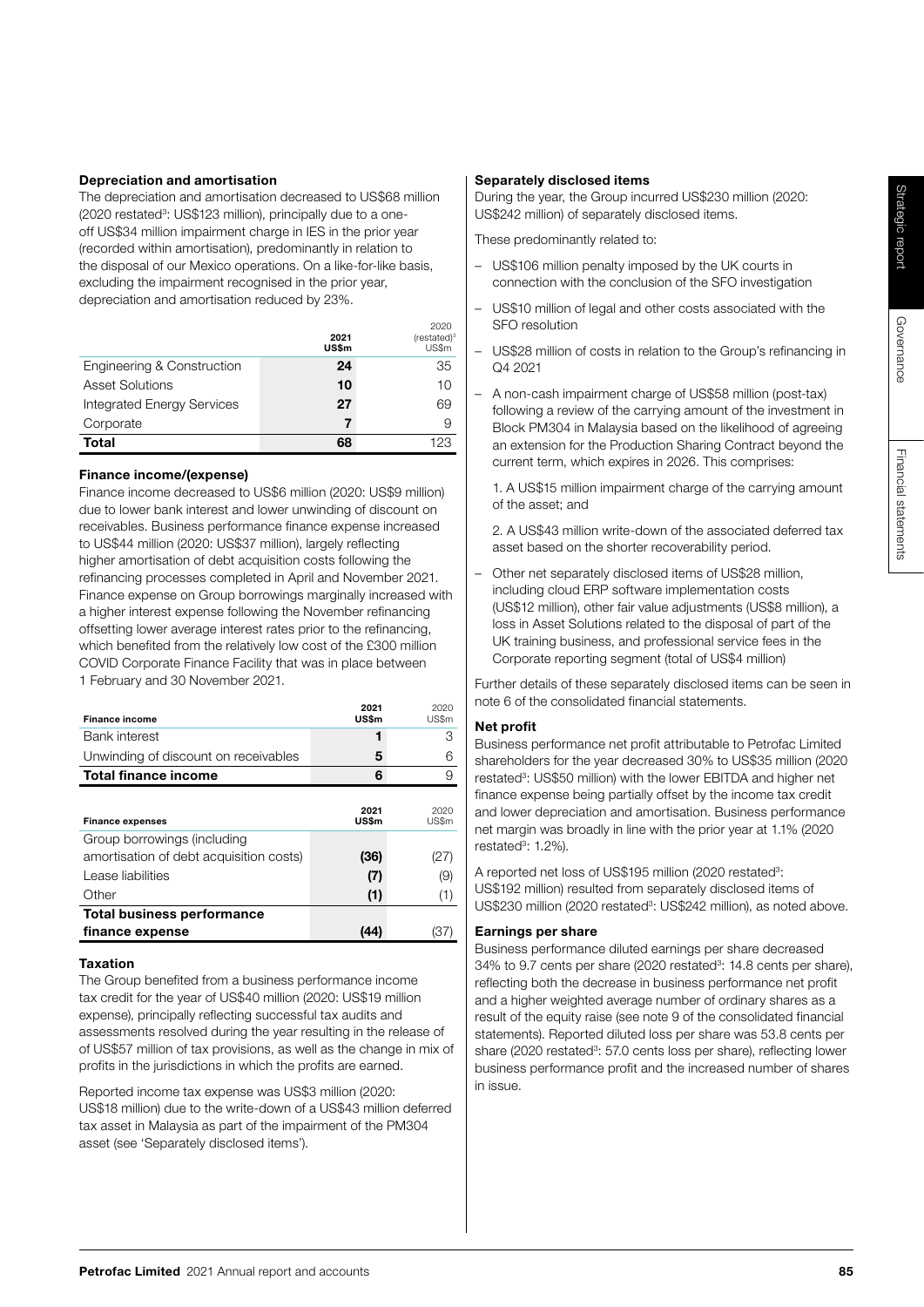#### Cash flow

#### Operating cash flow

Operating activities generated a net cash outflow of US\$161 million (2020 restated<sup>3</sup>: US\$30 million), principally reflecting the decline in EBITDA, operating profit cash flow adjustments and a working capital outflow during the year. The operating profit cash flow adjustments of US\$(70) million included payment of end of service employment benefits that were provided for in the prior year, the reversal of certain expected credit losses (for which the associated receivable balances will now be collected in future periods) and the impact of a reduction in other provisions. Net income taxes paid decreased to US\$42 million (2020: US\$74 million).

|                                    | 2021<br>US\$m | 2020<br>$(restated)^3$<br>US\$m |
|------------------------------------|---------------|---------------------------------|
| <b>EBITDA</b>                      | 104           | 211                             |
| Operating profit adjustments       | (70)          | 26                              |
| Operating profit before changes    |               |                                 |
| in working capital and other items | 34            | 237                             |
| Net working capital movement       | (125)         | (160)                           |
| Separately disclosed items paid    | (28)          | (33)                            |
| Net income taxes paid              | (42)          | (74)                            |
| Net cash flows used                |               |                                 |
| in operating activities            | (161)         | '3C                             |

The net working capital outflow of US\$125 million (2020: US\$160 million) was due to cash outflows on accrued contract expenses and contract liabilities more than offsetting cash inflows in trade and other receivables and contract assets. These cash inflows were largely driven by the reduction in revenue in the E&C division, while the underlying DSO (days sales outstanding) increased due to longer billing cycles as a result of COVID-19 related disruption on E&C projects as well as slower cash collections from clients.

Accrued contract expenses decreased due to lower volumes, higher payment milestones being reached in the year relating to vendors and subcontractors predominantly in the E&C division and the maturity of the E&C project portfolio. Consequently, trade and other payables increased as accrued contract expenses migrated into trade payables.

| Working capital inflow/(outflow):    | 2021<br>US\$m | 2020<br>(restated) <sup>®</sup><br>US\$m |
|--------------------------------------|---------------|------------------------------------------|
| Inventories                          | (15)          | 4                                        |
| Trade and other receivables          | 211           | 122                                      |
| Contract assets                      | 78            | 409                                      |
| Related party receivables            |               |                                          |
| Other net current financial assets   | (106)         | (25)                                     |
| Assets and liabilities held for sale |               |                                          |
| Trade and other payables             | 120           | (156)                                    |
| Contract liabilities                 | (59)          | (153)                                    |
| Accrued contract expenses            | (354)         | (369)                                    |
| Net working capital movements        | (125)         | (160)                                    |

#### Free cash flow

The free cash outflow for the year of US\$(281) million (2020 restated<sup>5</sup>: US\$(123) million) primarily reflects the higher net cash outflow generated from operating activities.

Group capital expenditure increased to US\$53 million (2020 restated<sup>3</sup>: US\$43 million), with approximately 50% being incurred in IES for the planned East Cendor development in Malaysia. Free cash flow benefited from the lower amount of interest paid in the year as well as lower repayments of lease liabilities.

2020

|                                       | 2021<br><b>US\$m</b> | $(restated)^3$<br>US\$m |
|---------------------------------------|----------------------|-------------------------|
| Net cash flows used in operating      |                      |                         |
| activities                            | (161)                | (30)                    |
| Capital expenditure                   | (53)                 | (43)                    |
| <b>Divestments</b>                    | 9                    | 28                      |
| Other investing activities, including |                      |                         |
| dividends received from associates    |                      |                         |
| and JVs                               | 14                   | 8                       |
| Net cash flows used                   |                      |                         |
| in investing activities               | (30)                 | (7)                     |
| Interest paid                         | (27)                 | (36)                    |
| Separately disclosed items -          |                      |                         |
| refinancing-related costs paid        | (23)                 |                         |
| Repayment of lease liabilities        | (40)                 | (50)                    |
| Free cash flow                        | (281)                | (123)                   |

#### Balance sheet

#### IES carrying amount

The carrying amount of the IES portfolio stood at US\$99 million at 31 December 2021 (2020: US\$116 million), solely comprising the Group's interests in its operations in Malaysia and reflecting the impairment described above.

Deferred and contingent consideration associated with the sale of non-core assets in prior years is excluded from the IES carrying amount as it is included in other financial assets (see note 17 of the consolidated financial statements).

#### Leases

Net lease liabilities, calculated as gross lease liabilities less the amount receivable from joint operation partners, decreased 9% to US\$124 million at 31 December 2021 (31 December 2020: US\$136 million). Net lease liabilities attributable to PM304 amounted to US\$59 million (31 December 2020: US\$76 million) and largely relate to the bareboat charters for the floating equipment used for block operations.

#### Total equity

Total equity at 31 December 2021 increased to US\$485 million (2020 restated<sup>3</sup>: US\$410 million), reflecting US\$250 million generated from the issue of shares through the equity raise (net of associated costs), offset by the reported loss for the year of US\$192 million. No dividends were paid in the year (2020: nil).

Of the US\$485 million total equity at 31 December 2021, US\$475 million (2020 restated<sup>3</sup>: US\$403 million) was attributable to Petrofac Limited shareholders and US\$10 million (2020: US\$7 million) was attributable to non-controlling interests.